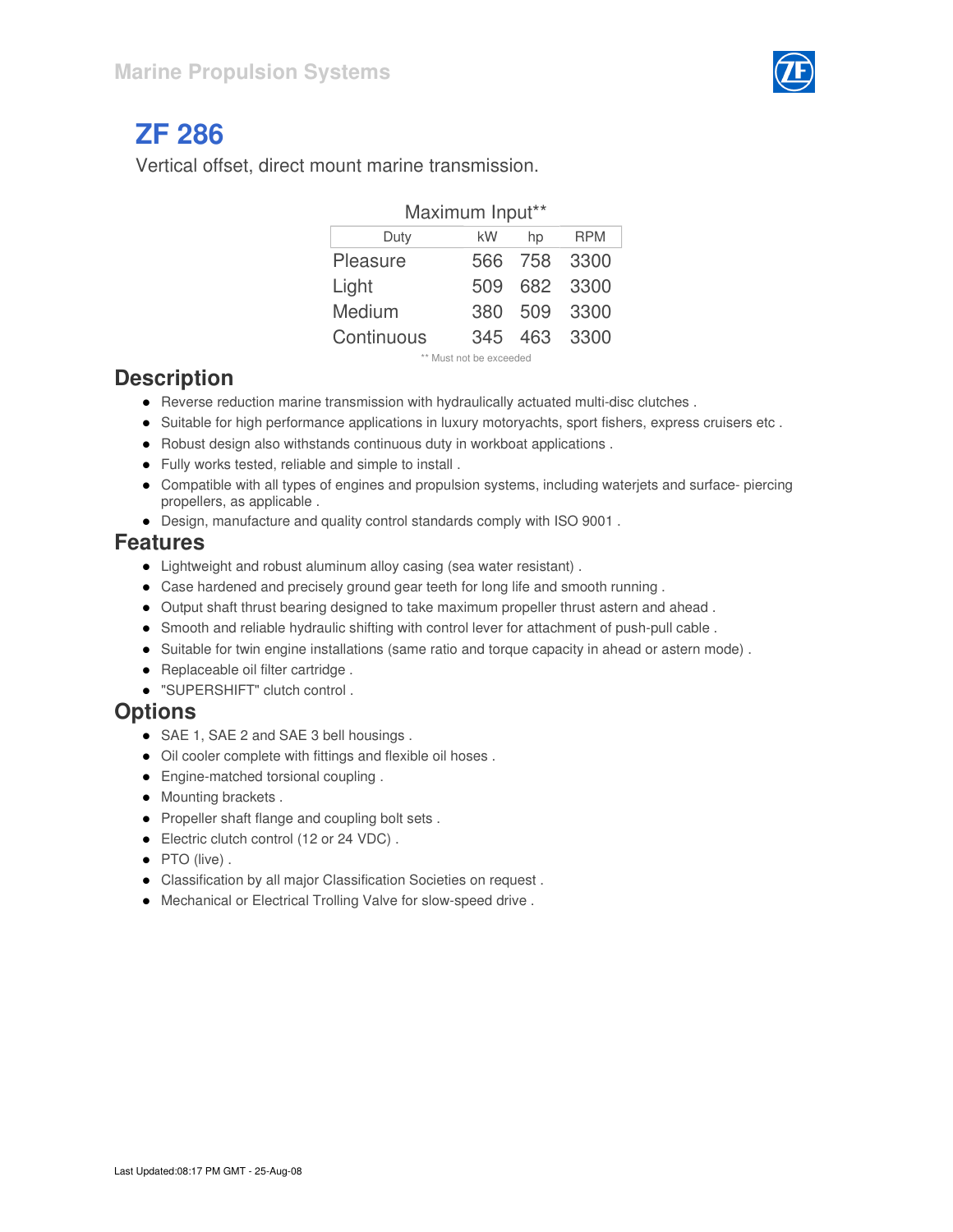# **Pleasure Duty**

| <b>RATIOS</b>                             |      | MAX. TORQUE POWER/RPM |                            |                                                              | <b>MAXIMUM RATED POWER</b> |    |           |    |           |     | MAX.         |
|-------------------------------------------|------|-----------------------|----------------------------|--------------------------------------------------------------|----------------------------|----|-----------|----|-----------|-----|--------------|
|                                           | Nm   | ftlb                  | <b>kW</b>                  | hp                                                           | <b>kW</b>                  | hp | <b>kW</b> | hp | <b>kW</b> | hp  | <b>RPM</b>   |
|                                           |      |                       | 2500 rpm 2800 rpm 3300 rpm |                                                              |                            |    |           |    |           |     |              |
| $\blacksquare$ 1.237, 1.500, 1.774, 1.966 | 1638 | 1208                  |                            | $0.1715$ $0.2300$ $429$ $575$ $480$ $644$                    |                            |    |           |    |           |     | 566 759 3300 |
| $\blacksquare$ 0.923, 1.000, 2.269        | 1567 | 1156                  |                            | $0.1641$ $0.2200$ $410$ $550$ $459$ $616$ $541$ $726$ $3300$ |                            |    |           |    |           |     |              |
| $\Box$ 2.481                              | 1438 | 1061                  |                            | $0.1506$ $0.2019$ 376 505 422 565 497                        |                            |    |           |    |           | 666 | 3300         |
| $\sqrt{2.917}$                            | 1239 | 914                   |                            | $0.1297$ 0.1740 324 435 363 487                              |                            |    |           |    |           |     | 428 574 3300 |

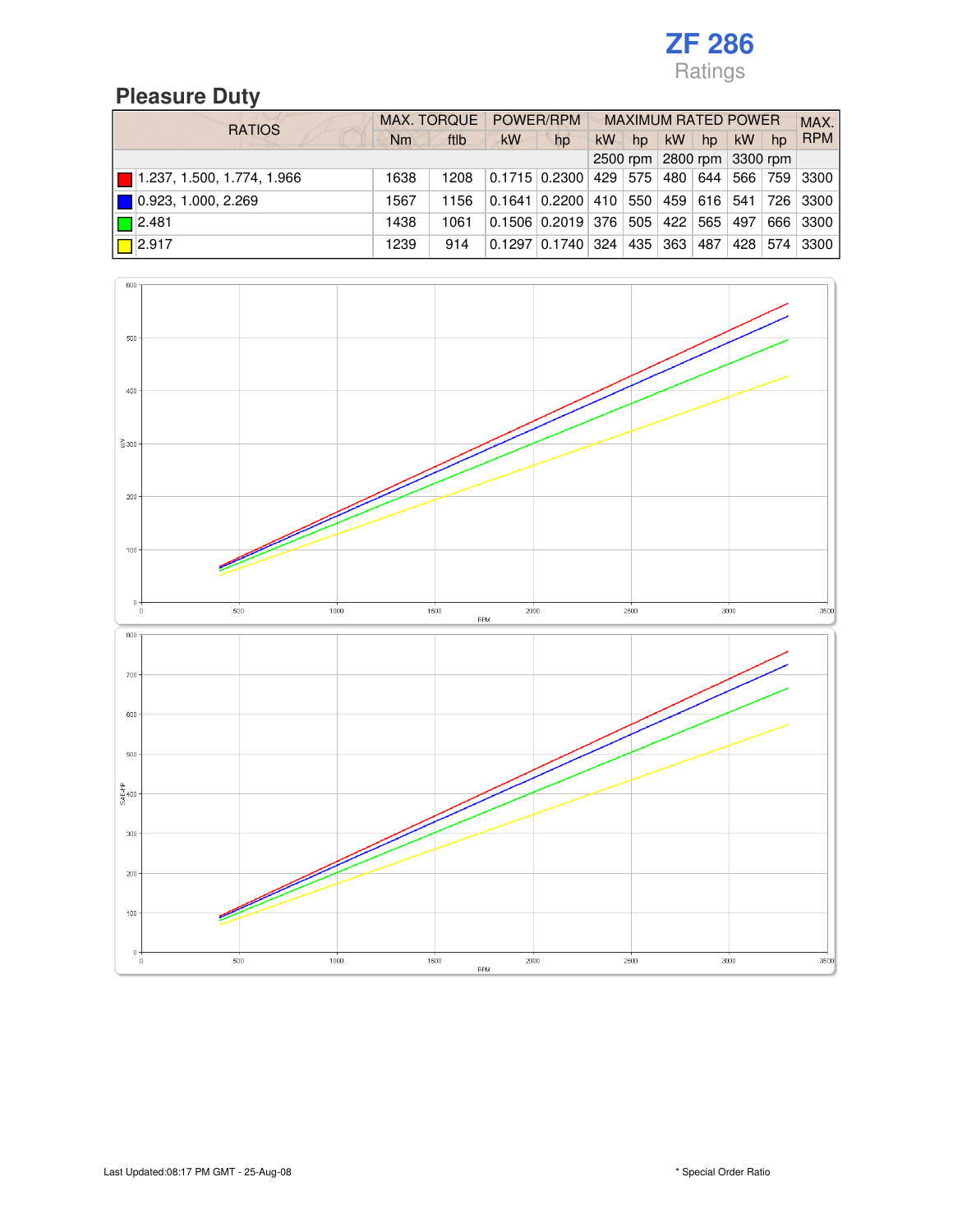# **Light Duty**

| <b>RATIOS</b>                     | MAX. TORQUE POWER/RPM |      |                            |                                                                | <b>MAXIMUM RATED POWER</b> |    |           |    |           |    |                        |
|-----------------------------------|-----------------------|------|----------------------------|----------------------------------------------------------------|----------------------------|----|-----------|----|-----------|----|------------------------|
|                                   | Nm                    | ftlb | <b>kW</b>                  | hp                                                             | kW                         | hp | <b>kW</b> | hp | <b>kW</b> | hp | <b>RPM</b>             |
|                                   |                       |      | 2100 rpm 2500 rpm 2800 rpm |                                                                |                            |    |           |    |           |    |                        |
| 1.237, 1.500, 1.774, 1.966, 2.269 | 1475                  | 1088 |                            | 0.1545 0.2071 324 435 386 518 432 580 3300                     |                            |    |           |    |           |    |                        |
| $\blacksquare$ 0.923, 1.000       | 1424                  | 1050 |                            | $0.1491$ $0.2000$ $313$ $420$ $373$ $500$ $418$ $560$ $3300$ l |                            |    |           |    |           |    |                        |
| $\blacksquare$ 2.481              | 1310                  | 966  |                            | $0.1372$ $0.1840$ $288$ $386$ $343$ $\pm$                      |                            |    |           |    |           |    | 460   384   515   3300 |
| $\Box$ 2.917                      | 1139                  | 840  |                            | $0.1193$ 0.1599 250 336 298                                    |                            |    |           |    |           |    | 400   334   448   3300 |

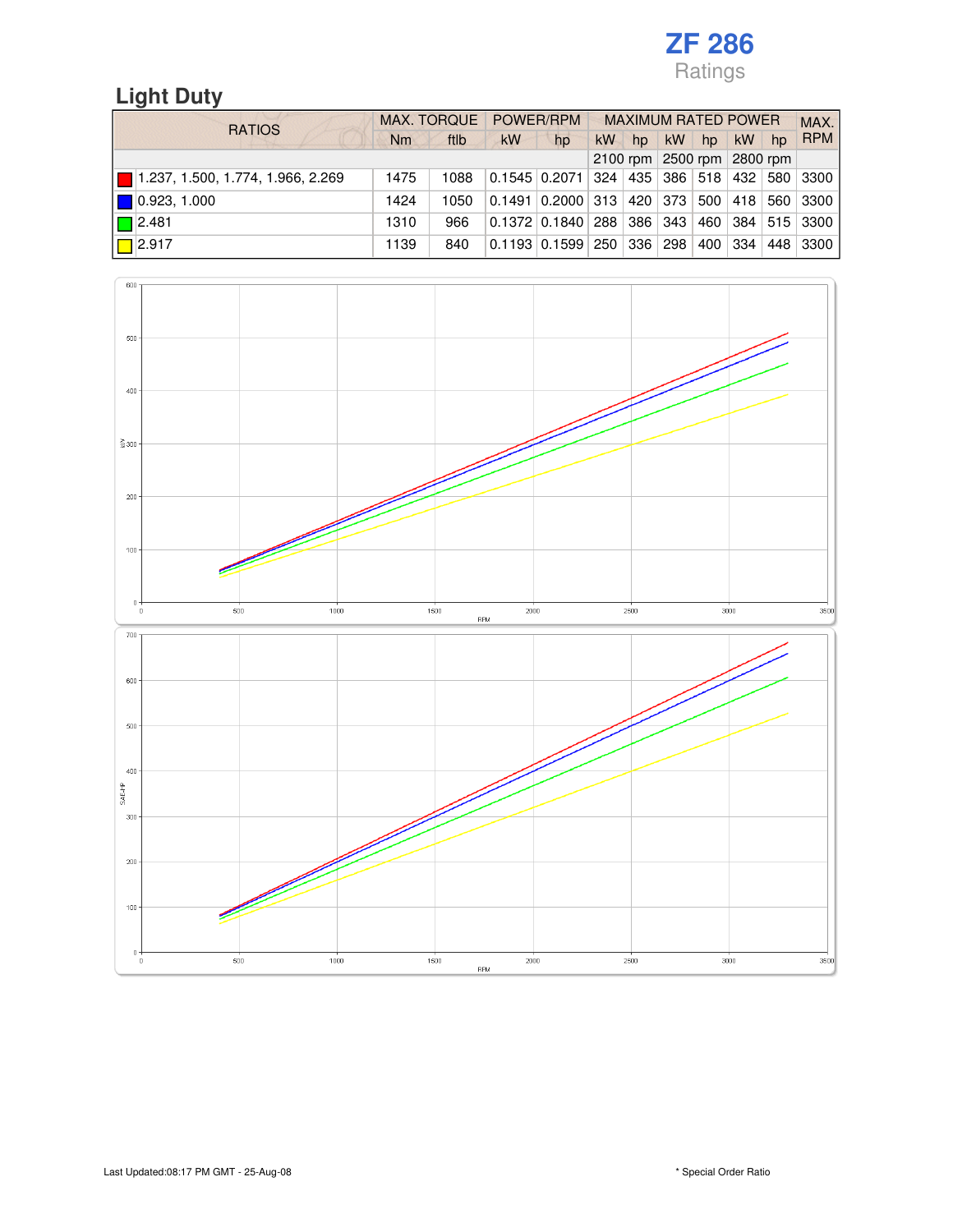# **Medium Duty**

| <b>RATIOS</b>                                    |      | MAX. TORQUE POWER/RPM<br><b>MAXIMUM RATED POWER</b> |                            |                                                              |           |    |           |    |           | MAX. |            |
|--------------------------------------------------|------|-----------------------------------------------------|----------------------------|--------------------------------------------------------------|-----------|----|-----------|----|-----------|------|------------|
|                                                  | Nm   | ftlb                                                | <b>kW</b>                  | hp                                                           | <b>kW</b> | hp | <b>kW</b> | hp | <b>kW</b> | hp   | <b>RPM</b> |
|                                                  |      |                                                     | 2100 rpm 2500 rpm 2800 rpm |                                                              |           |    |           |    |           |      |            |
| $\blacksquare$ 1.237, 1.500, 1.774, 1.966, 2.269 | 1100 | 811                                                 |                            | 0.1152 0.1545 242 324 288 386 323 432 3300                   |           |    |           |    |           |      |            |
| 0.923, 1.000, 2.481                              | 1006 | 742.                                                |                            | 0.1053 0.1413 221 297 263 353 295 396 3300                   |           |    |           |    |           |      |            |
| $\Box$ 2.917                                     | 916  | 676                                                 |                            | $0.0959$ $0.1286$ $201$ $270$ $240$ $322$ $269$ $360$ $3300$ |           |    |           |    |           |      |            |

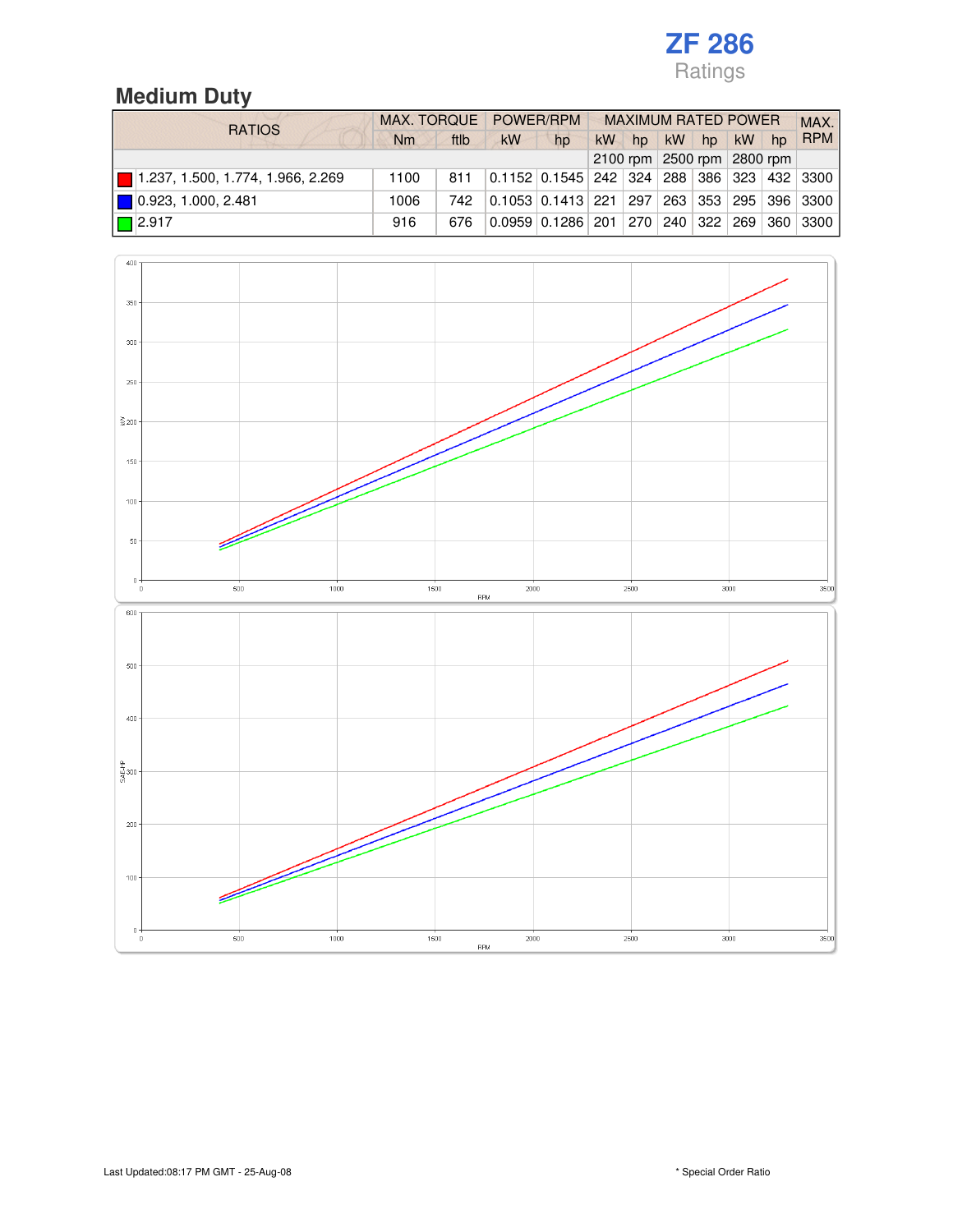# **Continuous Duty**

| <b>RATIOS</b>                     |      |      | MAX. TORQUE POWER/RPM      |                                                            | <b>MAXIMUM RATED POWER</b> |    |           |           |           |       | MAX.             |
|-----------------------------------|------|------|----------------------------|------------------------------------------------------------|----------------------------|----|-----------|-----------|-----------|-------|------------------|
|                                   | Nm   | ftlb | <b>kW</b>                  | hp                                                         | <b>kW</b>                  | hp | <b>kW</b> | hp        | <b>kW</b> | $h$ p | <b>RPM</b>       |
|                                   |      |      | 1800 rpm 2100 rpm 2300 rpm |                                                            |                            |    |           |           |           |       |                  |
| 1.237, 1.500, 1.774, 1.966, 2.269 | 1000 | 738  |                            | 0.1047   0.1404   188   253   220   295   241   323   3300 |                            |    |           |           |           |       |                  |
| 0.923, 1.000, 2.481               | 916  | 676  |                            | 0.0959 0.1286 173 232 201 270 221 296 3300                 |                            |    |           |           |           |       |                  |
| $\Box$ 2.917                      | 836  | 617  |                            | $0.0875$ $0.1174$ 158 211                                  |                            |    |           | 184   247 |           |       | 201   270   3300 |

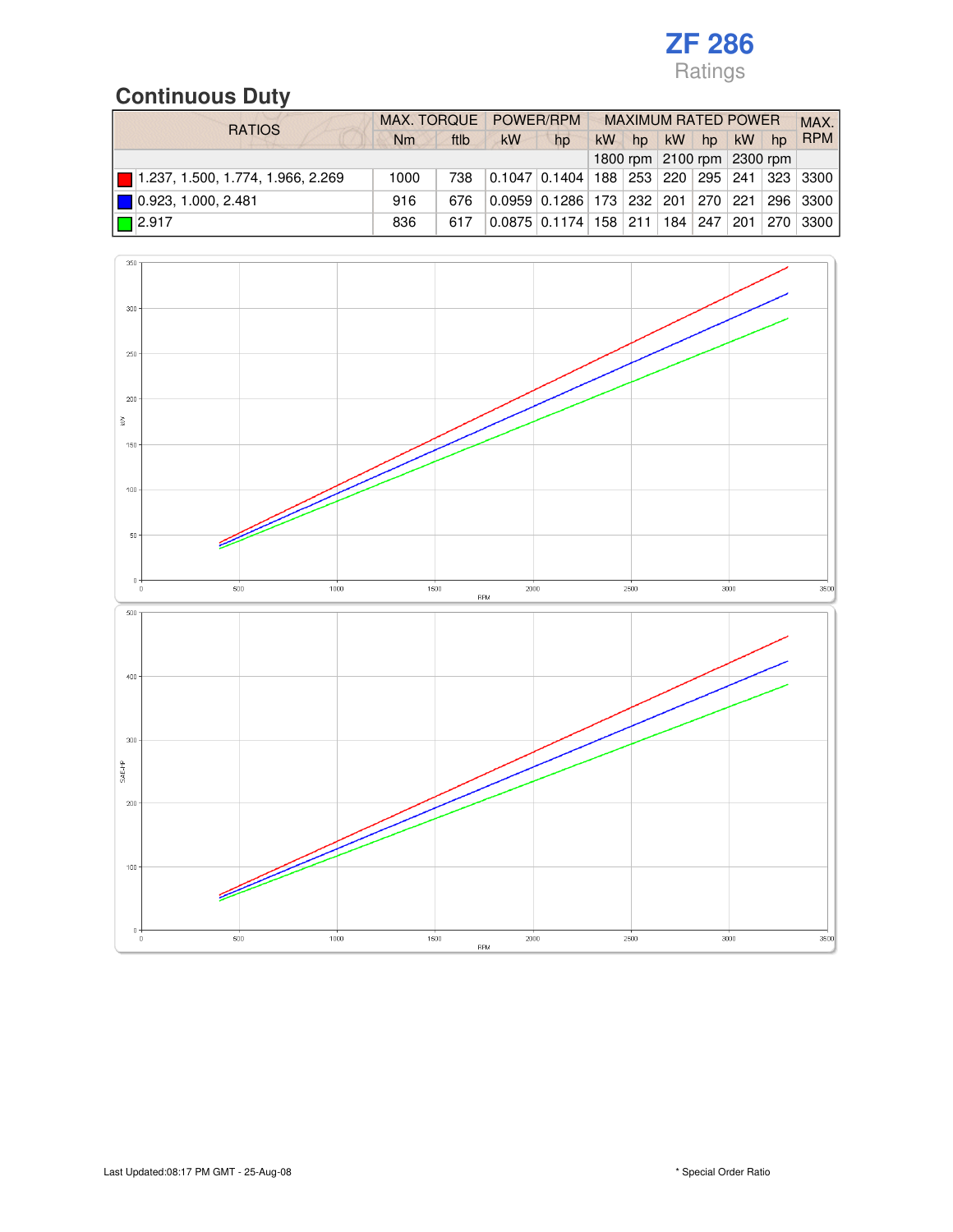

|    |                |    |              | mm (inches)                |    |  |                                                                                                      |           |  |  |
|----|----------------|----|--------------|----------------------------|----|--|------------------------------------------------------------------------------------------------------|-----------|--|--|
| В. | $B_{\alpha}$   | Н. | $H_{\Omega}$ |                            | ь, |  |                                                                                                      | Bell Hsg. |  |  |
|    |                |    |              |                            |    |  | 146 (5.75) 230 (9.06) 230 (9.06) 150 (5.91) 315 (12.4) 457 (18.0) 316 (12.4) 55.0 (2.17) 34.5 (1.36) |           |  |  |
|    | Weight kg (lb) |    |              | Oil Capacity Litre (US qt) |    |  |                                                                                                      |           |  |  |
|    | 86.0 (189)     |    |              | 5.30(5.60)                 |    |  |                                                                                                      |           |  |  |

### **SAE Bell Housing Dimensions**

| SAE No. |                                                               |    |                         | C. | <b>Bolt Holes</b> |                 |  |  |
|---------|---------------------------------------------------------------|----|-------------------------|----|-------------------|-----------------|--|--|
|         |                                                               |    |                         |    | No.               | <b>Diameter</b> |  |  |
|         | mm                                                            | mm | $\overline{\mathsf{m}}$ | mm |                   | mm              |  |  |
|         | 511.18 20.125 530.23 20.875 552.45 21.75 12 11.91 15/32 15/32 |    |                         |    |                   |                 |  |  |

# **Output Coupling Dimensions**

|    |                                                           |      | R  |    |    |     |              | <b>Bolt Holes</b> |      |
|----|-----------------------------------------------------------|------|----|----|----|-----|--------------|-------------------|------|
|    |                                                           |      |    |    |    | No. | Diameter (E) |                   |      |
| mm | in                                                        | mm / | in | mm | in | mm  |              | mm                |      |
|    | $146$ $5.75$ $121$ $4.76$ $76.2$ $3.00$ $14.0$ $0.55$ $6$ |      |    |    |    |     |              | 16.3              | 0.64 |